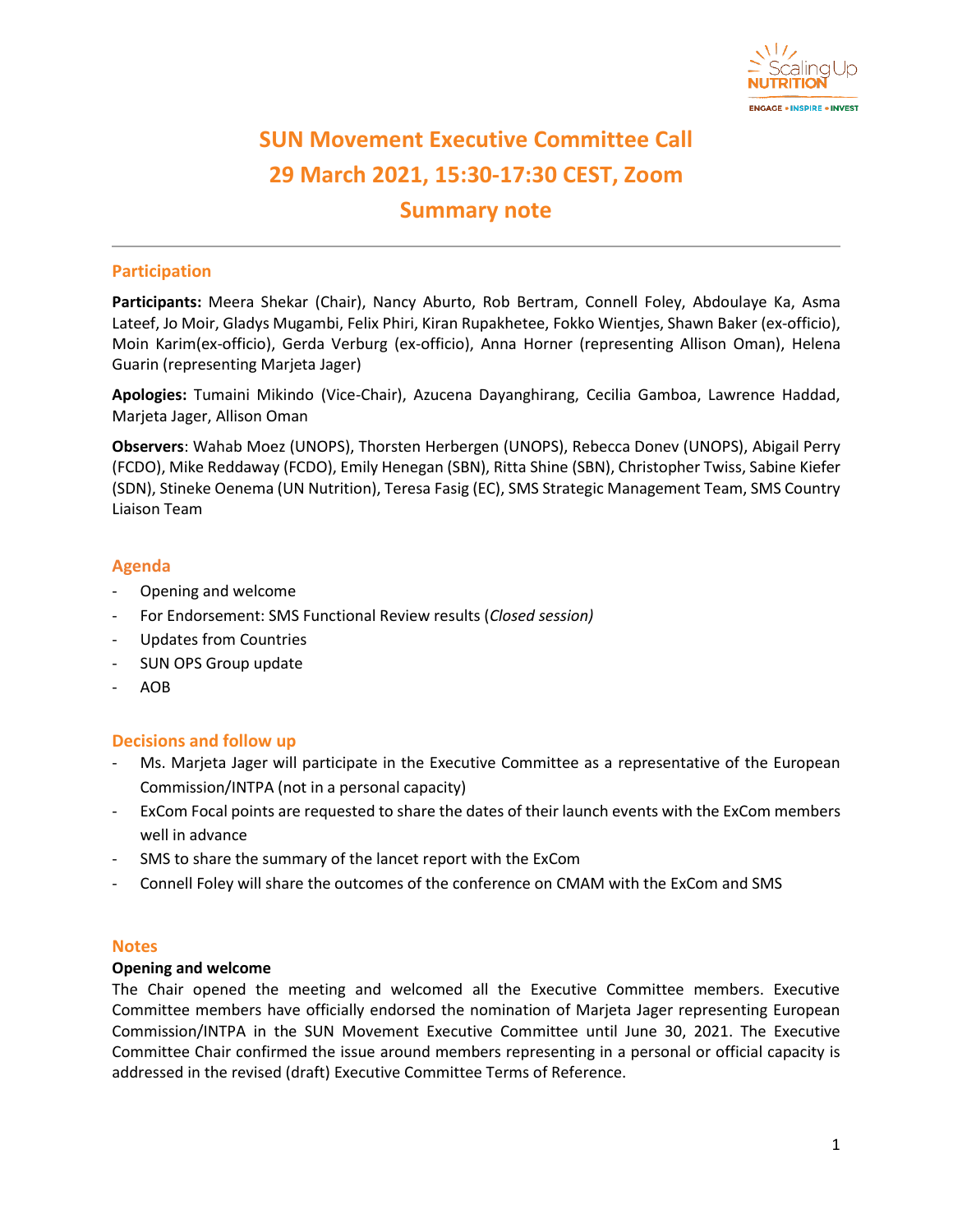#### **SMS Functional Review results (Closed session)**

Notes are confidential.

#### **SUN OPS Group update**

On behalf of the SUN OPS Group, Asma Lateef [presented](https://scalingupnutrition.sharepoint.com/:b:/s/public55/EaE_Kqi4ys9OuixEtkuClKABJrOM29OK3X3fsm-HFfgUmQ?e=zZPQM2) the progress of the group. Executive Committee members are invited to flag any relevant ongoing processes, ideas about shifts to country leadership and general input based on their expertise. Outcomes will vary by working groups. For example, specific updates on the SUN ExCom Terms of Reference can be expected while for other areas it may be more appropriate to propose principles and case studies rather than specific recommendations.

The SUN Movement Coordinator updated the Executive Committee on the guidance provided by the UN Deputy Secretary General, Amina Mohamed, to keep the governance structure of the Movement lean and agile. Together with SUN Movement Lead Group Chair, UNICEF Executive Director Henrietta Fore, the SUN Movement Coordinator will write a response to the UN Deputy Secretary General and to the OPS Group to inform their work.

## **Updates from Countries**

Update from the sub-Saharan African region by Gladys Mugambi and Felix Phiri: There is a need to continue to support countries to launch the strategy at the regional and country level. The countries in this region continue to highlight the need to improve knowledge management and strengthen working relationships with regional bodies. In particular, it will be important to enhance the connection with the African Union which can support countries to move forward. Because the President of Malawi is the chair of the South African Development Community (SADC) region, they will explore the possibilities of a regional launch. Gladys and Felix are in touch with the focal points in the region related to national launches.

Update from Nepal by Kiran Rupakhetee: The strategy for SUN 3.0 will be launched on 12 April at a high level event lead by the Vice Chair of the National Planning Commission. The event will be attended by Hon. Members of the National Planning Commission, high level government officials from various ministries as well as other stakeholders to discuss the operationalization of SUN 3.0 and to assess the implementation of the Multi-Sectoral Nutrition Plan II. A separate meeting is planned with development partners, civil society and the private sector to discuss their role in the operationalization of SUN 3.0 at the national and sub-national level.

Update from the Francophone African region by Abdoulaye Ka: The first version of a regional roadmap for countries to implement SUN 3.0 has been developed and shared with the countries based on the main findings from the survey on embarking on SUN 3.0 (presented to the ExCom on 8 February 2021). 21 countries agree with the proposed regional roadmap and 11 have sent their national roadmaps for SUN 3.0 informed by the regional one. A final version of the regional roadmap will be developed considering the main inputs from the national ones. SUN Countries are still exploring the possibility of a regional launch.

The SUN Country Focal Points were requested to share dates and times of the launches well in advance with the ex-com members.